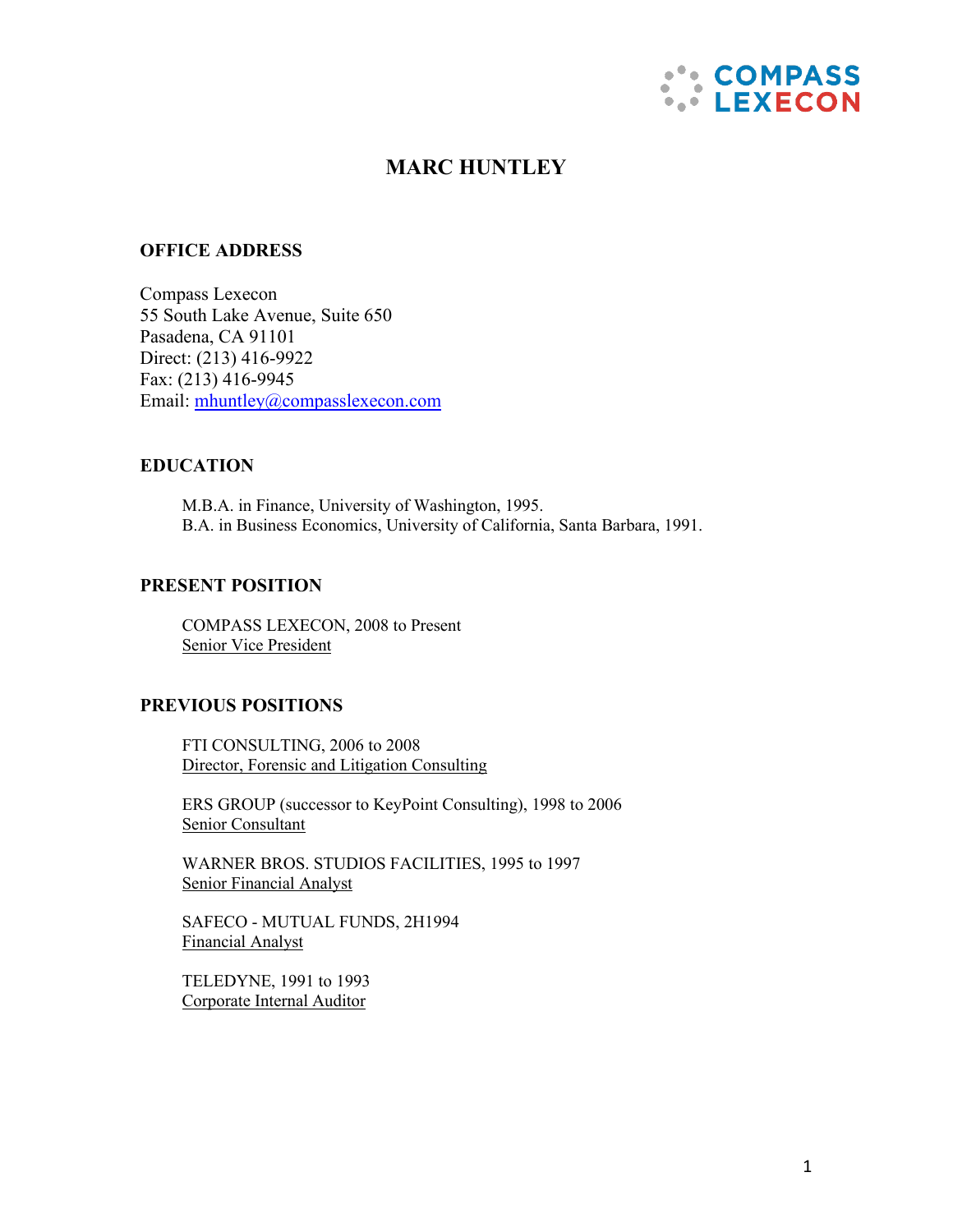#### **PROFESSIONAL EXPERIENCE**

Marc Huntley is a Senior Vice President with COMPASS LEXECON and is based in Pasadena. For over 20 years, Mr. Huntley has provided financial analysis and consulting services to attorneys and their clients in over 150 litigation matters. Mr. Huntley also has four years of work experience in the entertainment, financial services, and defense industries in a variety of financial positions.

Mr. Huntley has consulted in a wide range of industries including financial services, semiconductors, and software. Mr. Huntley specializes in financial and economic analysis, complex data analysis, damages calculations, and general litigation support. He has provided support to attorneys and their clients on a wide spectrum of case work including data analysis, analysis of opposing party reports and productions, document review and production, strategic planning, and preparation of reports and deposition / trial materials.

### **Case Examples**

Examined Plaintiffs' allegations that many of the largest Private Equity firms conspired to limit "topping" bids for targets in proprietary LBO deals. Critiqued Plaintiffs' experts' ability to determine Defendants' willingness to pay for targets in the "but-for" world. Reviewed numerous valuation models of the targets and examined the sensitivity of these models' IRRs to acquisition price per share and exit EBITDA multiple.

Critiqued Plaintiffs' damages analysis related to the failure of an insurance company to provide compensation for alleged loss in automobile market value after proper repair. Examined the appropriateness and reasonableness of Plaintiffs' expert's regression model of vehicle sales at auction to gauge average loss in market value.

Studied the effects on electricity markets caused by a New Jersey legislative act and a Maryland regulatory order that require certain utilities to enter into "contracts for differences" with certain generation facilities. Assessed whether or not these contracts inappropriately establish prices in interstate wholesale electricity markets.

Evaluated allegations of collusion among a group of rental car companies operating at California airports. Plaintiffs accused the rental car companies of fixing certain components of price. Critiqued Plaintiffs' allegations with detailed analyses of tens of millions of rental car agreements. Worked with counsel and clients to identify eligible class members.

Investigated patent infringement damages related to network convergence products. Analyzed and critiqued Plaintiff's lost profits claims associated with specific lost design wins.

Examined retailer allegations that manufacturers of baby products conspired with a larger retailer to implement resale pricing policies in violation of antitrust law. Critiqued Plaintiffs' damages analysis that claimed the existence of resale pricing policies harmed the smaller retailers.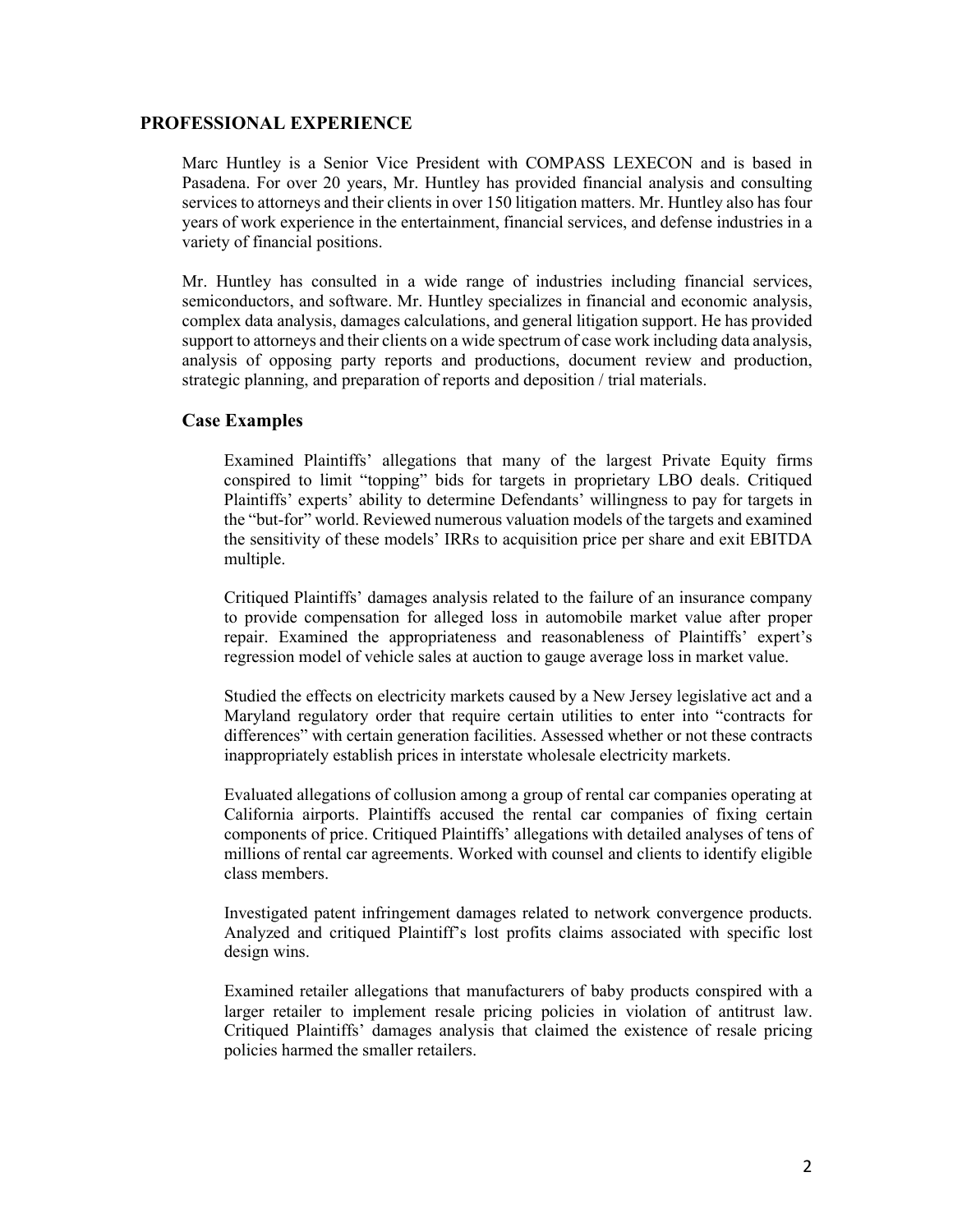Evaluated Plaintiff's claims of antitrust damages related to alleged exclusionary conduct in the consumer credit reporting industry. Discovered and refuted numerous conceptual and mathematical errors in the opposing expert's analysis. Assisted counsel in this expert's deposition.

Participated in an extensive internal investigation of an accounting related issue for a telecommunications company. Work included the analysis of hundreds of Microsoft Excel spreadsheets. Prepared and posed detailed questions relating to these spreadsheets and the investigation to company personnel. Presented findings to attorneys and the company's Audit Committee.

Calculated patent infringement damages incurred by Plaintiff from the loss of a contract in the electronic toll collection industry. Assisted counsel in the deposition of Defendant's expert witness.

Investigated breach of contract claims in the retail gasoline industry. Rebuttal analysis included research related to competitor definition, industry and company margins, and the applicability of damages extending to convenience store sales.

Investigated allegations of stock option backdating related to a company in the beverages industry. Work included analysis of stock prices and option grant dates, review of stock option grant related documents, and numerous meetings with the company's CEO and President.

Assessed the reasonableness of Plaintiff expert's voluminous damages claims related to a securities broker's alleged wrongful termination. Calculated more reasonable damages figures based on detailed reviews of case documents and testimony.

Created a methodology to correlate information from disparate production and sales databases of a flash memory company to calculate a revenue base for reasonable royalty damages calculations. The methodology was agreed to and adopted by the opposing expert.

Performed research and analysis in Enron bankruptcy related civil and criminal matters.

Assessed claims of late trading and market timing of various mutual funds in certain mutual fund families. Examined documents and data to determine the extent of these activities and the likely harm caused to shareholders as a result.

Analyzed sales of Microsoft Office, Microsoft Excel, and Microsoft Access suites / applications related to a patent infringement claim. Consulted with counsel regarding the features and use of Microsoft Access and Excel applications.

Investigated the reasonableness of a consequential damages claim arising from an alleged insurance non-payment. Plaintiff argued that the insurance non-payment precluded it from completing a highly positive NPV acquisition. Explored and analyzed the opposing expert's conceptual errors related to cost of capital and cash flow discounting methods.